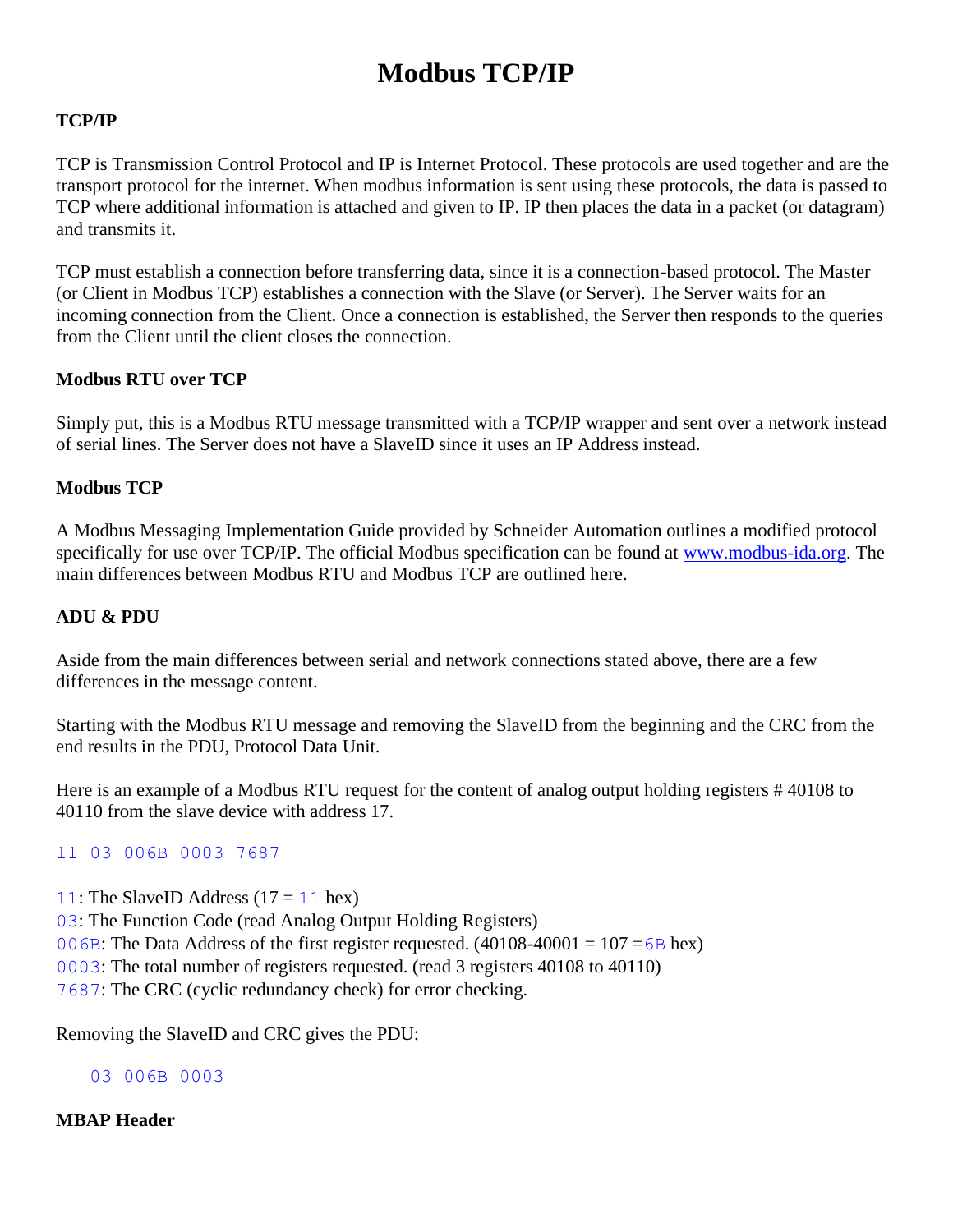A new 7-byte header called the MBAP header (Modbus Application Header) is added to the start of the message. This header has the following data:

Transaction Identifier: 2 bytes set by the Client to uniquely identify each request. These bytes are echoed by the Server since its responses may not be received in the same order as the requests.

Protocol Identifier: 2 bytes set by the Client, always =  $00\ 00$ 

Length: 2 bytes identifying the number of bytes in the message to follow.

Unit Identifier: 1 byte set by the Client and echoed by the Server for identification of a remote slave connected on a serial line or on other buses.



#### **Summary**

The equivalent request to this Modbus RTU example

11 03 006B 0003 7687

in Modbus TCP is:

0001 0000 0006 11 03 006B 0003

0001: Transaction Identifier

0000: Protocol Identifier

0006: Message Length (6 bytes to follow)

11: The Unit Identifier  $(17 = 11 \text{ hex})$ 

03: The Function Code (read Analog Output Holding Registers)

006B: The Data Address of the first register requested.  $(40108-40001 = 107 = 6B$  hex)

0003: The total number of registers requested. (read 3 registers 40108 to 40110)

#### **TCP/IP Wrapper**